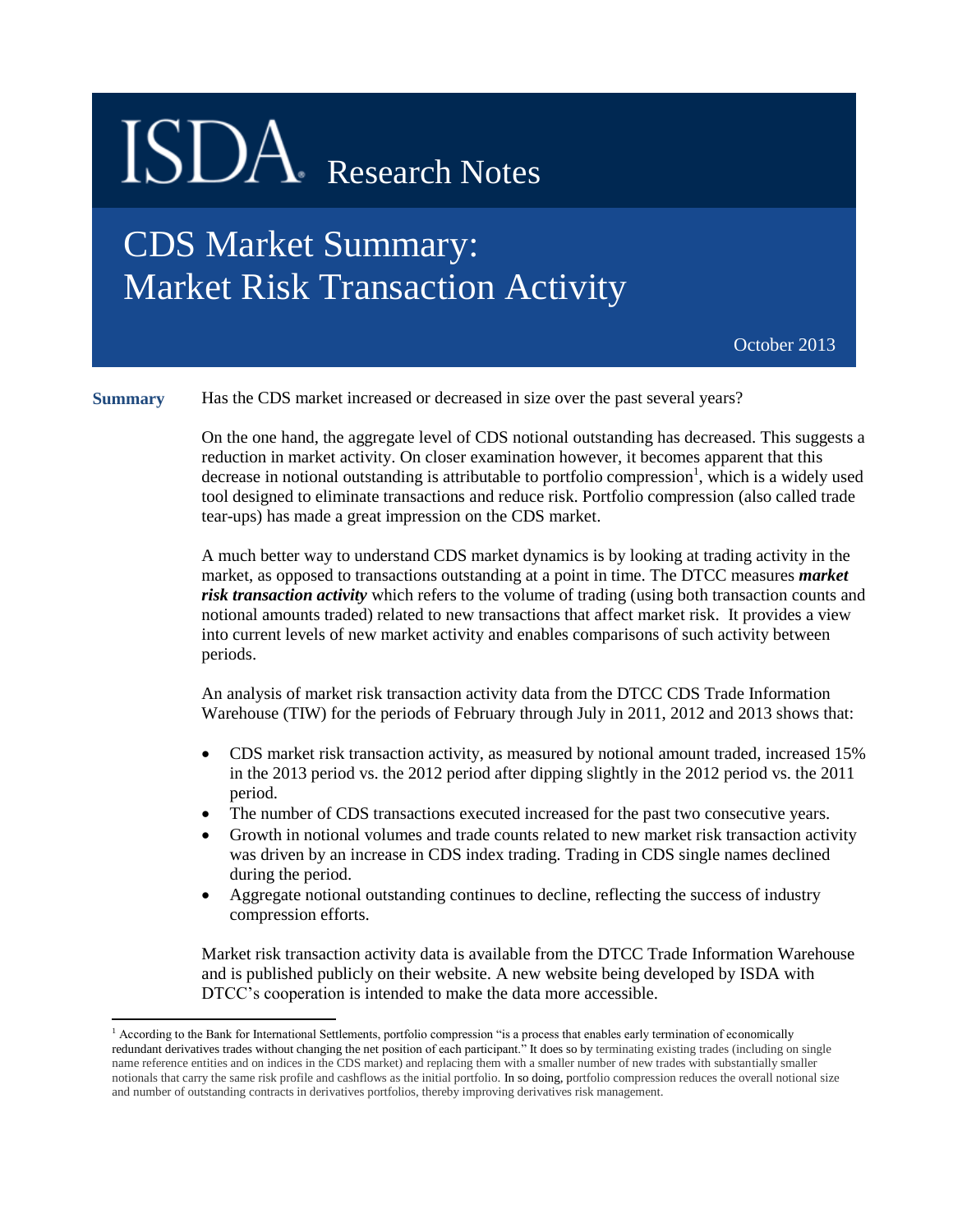**CDS Notionals Outstanding** Using raw data based on notionals outstanding, the CDS market appears to have experienced both tremendous growth and tremendous contraction. Chart 1 graphically shows the changes since the BIS first started reporting CDS notionals in 2004. As can be seen, CDS notionals doubled each year from 2004 to 2007. In 2008, and in every subsequent year since then, CDS notionals have declined.



**Chart 1: Annual CDS Notionals Outstanding (\$tn)**

The decrease, however, has been caused by portfolio compression (also called trade tear-ups), which eliminates trades and reduces notionals outstanding. As per Chart 2, portfolio compression has eliminated \$85.7 trillion of CDS notional through year-end 2012.



#### **Chart 2: Annual CDS Portfolio Compression (\$tn)**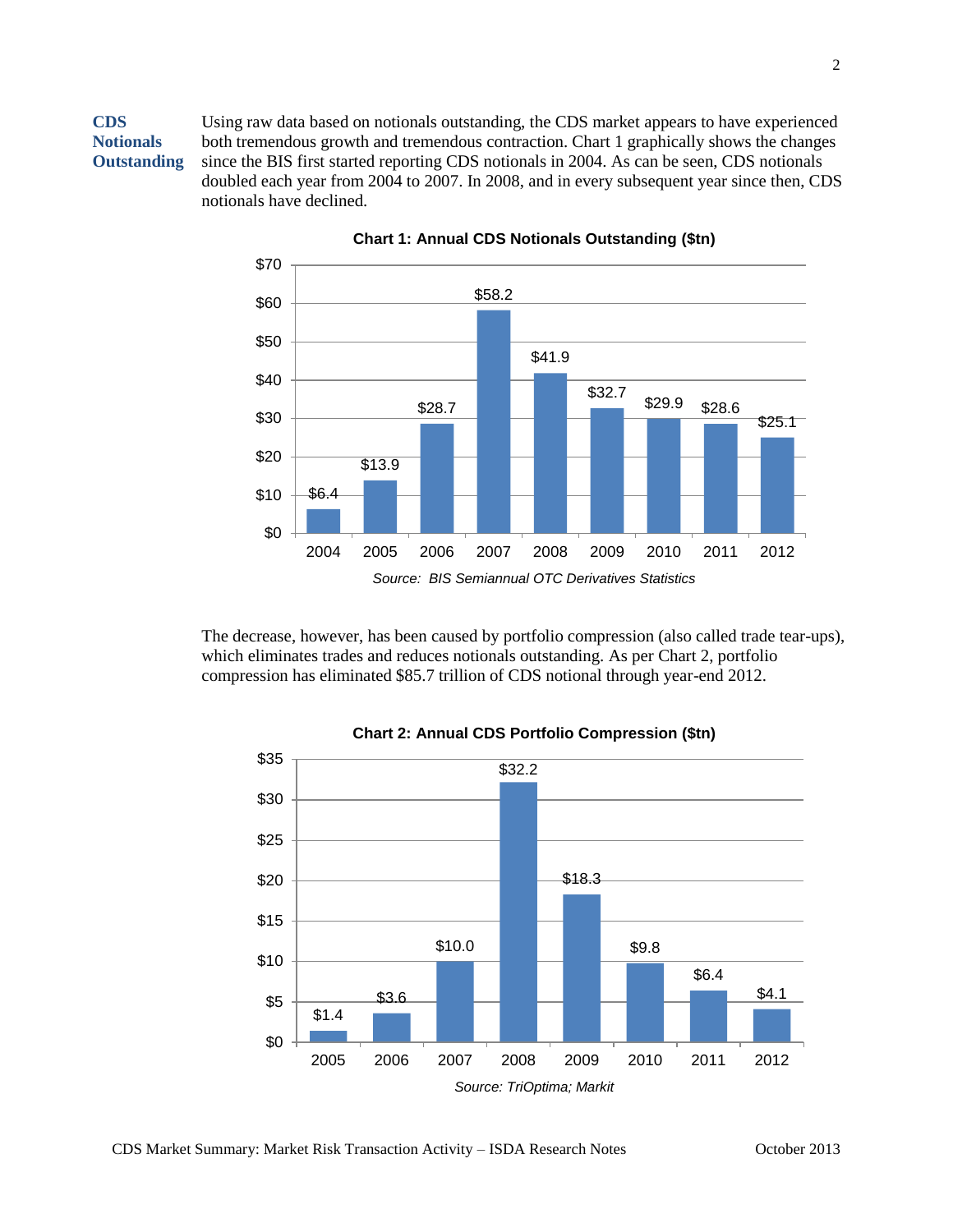**CDS Market Risk Activity** Notionals outstanding, which historically has reflected market activity on a cumulative basis, is one way to measure the size of the CDS market. But compression greatly impacts this number. (Clearing also has an impact, in the opposite direction of compression, as one bilateral trade becomes two cleared trades.)

> A better way to look at the relative dynamics of the CDS market is to analyze new market risk transaction activity. Market risk transaction activity includes the following transaction types: new trades between two parties, a termination of an existing transaction, or the new leg of a trade that has been assigned from one party to another.

> Market risk transaction activity is available on DTCC's website. This includes historical data files for all published reports; DTCC first began to track market risk transaction activity for single-name CDS in July 2010 and did so for CDS index trades in mid-January 2011.

For the purposes of our analysis, we looked at the period from February to July in the past three years. Doing so enabled us to analyze and compare market risk transaction activity in 2011, 2012 and 2013. The analysis reveals several interesting trends.

#### *The notional amounts of new CDS market risk transaction activity decreased slightly in 2012 and increased in 2013.*

As can be seen in Chart 3, market risk transaction activity was \$15.2 trillion in 2011, and was \$15.0 trillion in 2012. Market risk transaction activity in the February-July period of 2013 was \$17.3 trillion, a 15% increase over the 2012 period.





*Source: DTCC Market Risk Transaction Activity statistics*

#### *The number of trades associated with market risk activity also increased during both periods.*

As shown in Chart 4 on the next page, the number of trades associated with market risk activity rose during the February-July periods from 789,000 in 2011 to 854,000 in 2012 (an 8% yearover-year increase) to 895,000 in 2013 (a 5% year-over-year increase).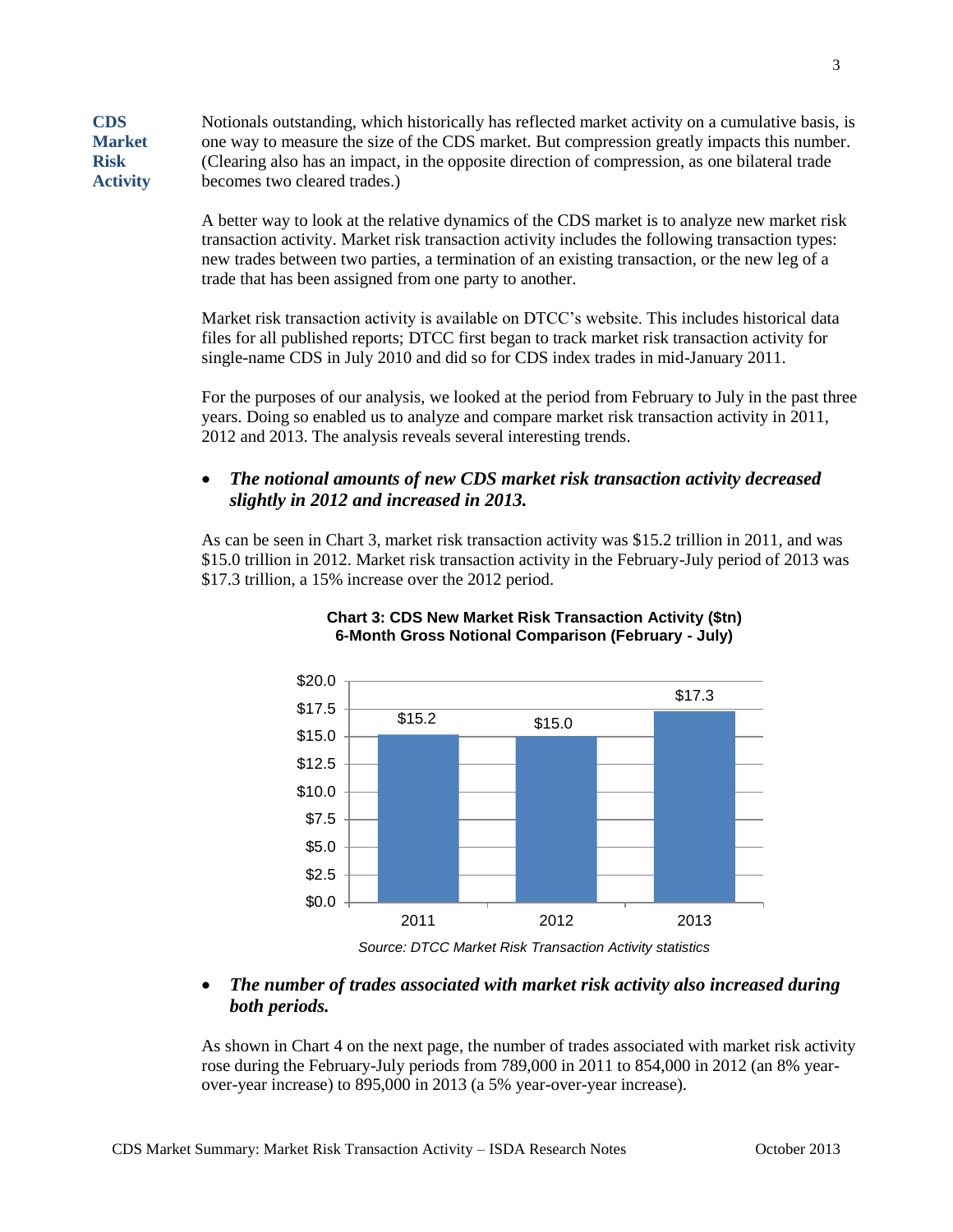



*Source: DTCC Market Risk Transaction Activity statistics*

 *Growth in notionals and trade counts related to new market risk activity was driven by an increase in CDS index trading. Trading in CDS single names declined during the periods.*

Charts 5 and 6 below illustrate market risk transaction activity broken out by notionals and trade count for both CDS single-name and index trades.

The volume of credit default swaps measured by notionals associated with single-name CDS market risk transaction activity decreased from \$3.8 trillion in February-July 2011 to \$3.2 trillion in the 2012 period and to \$2.9 trillion in the comparable 2013 period. Notionals related to market risk transaction activity for CDS index trades rose 4% in 2012 over 2011 and increased 21% in 2013 over 2012.



**Chart 5: CDS New Market Risk Transaction Activity (\$tn) 6-Month Gross Notional Comparison (February - July)**

*Source: DTCC Market Risk Transaction Activity statistics*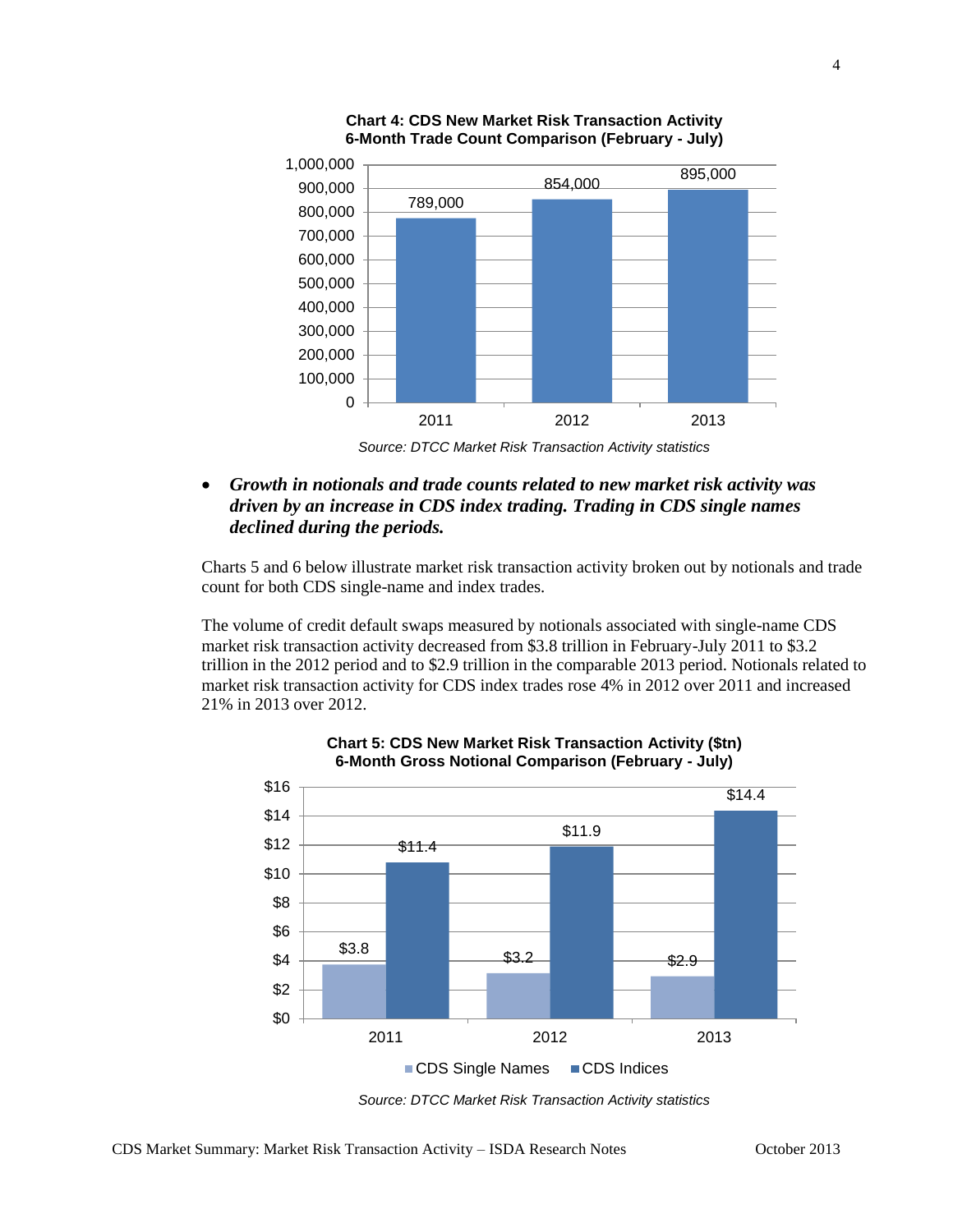A similar trend occurred with regards to CDS single name and index trade counts. Trade counts for CDS single names fell from 535,000 in February-July 2011 to 514,000 in the same period in 2012 and to 506,000 in the same period in 2013. Trade counts for CDS index market risk transaction activity increased 34% in 2012 over 2011 and more than 14% in 2013 over 2011.



**Chart 6: CDS New Market Risk Transaction Activity 6-Month Trade Count Comparison (February - July)**

Interestingly, as shown in Chart 7, the average size of new CDS market risk transaction activity has changed over the past several years. For single-name CDS, it declined for two consecutive years. For CDS index trades, it decreased in 2012 compared to 2011, then increased modestly in 2013 over 2012.



**Chart 7: Average Notional Amount Trade Size of New CDS Market Risk Transaction Activity (\$mn) (February to July)**

*Source: DTCC Market Risk Transaction Activity statistics*

*Source: DTCC Market Risk Transaction Activity statistics*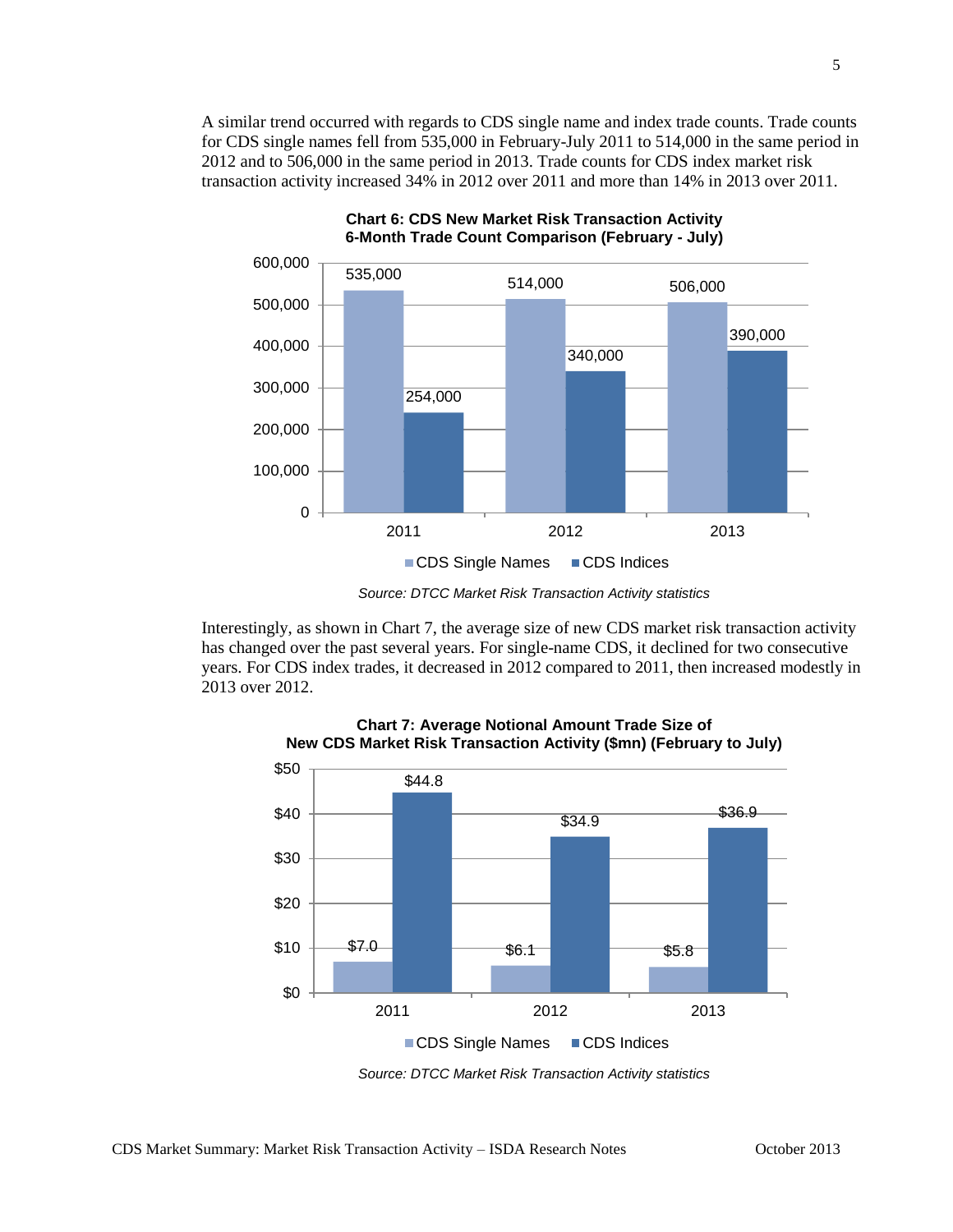**Conclusion** In the post-compression era, market risk transaction activity, which measures trading volume during a period of time, not notionals outstanding at a point in time, is the optimal measure for understanding and analyzing CDS market activity. A review of such activity for a six-month period (February through July) in 2011, 2012 and 2013 shows that CDS transaction volumes as measured by notionals increased during the 2013 period on a year-over-year basis after falling slightly in the 2012 period compared with the prior year. The number of CDS trades executed increased for both periods. Growth was driven by an increase in CDS index trading.

> Market risk transaction activity data is available from the DTCC Trade Information Warehouse and is published publicly on their website. A new website being developed by ISDA with DTCC's cooperation is intended to make the data more accessible.